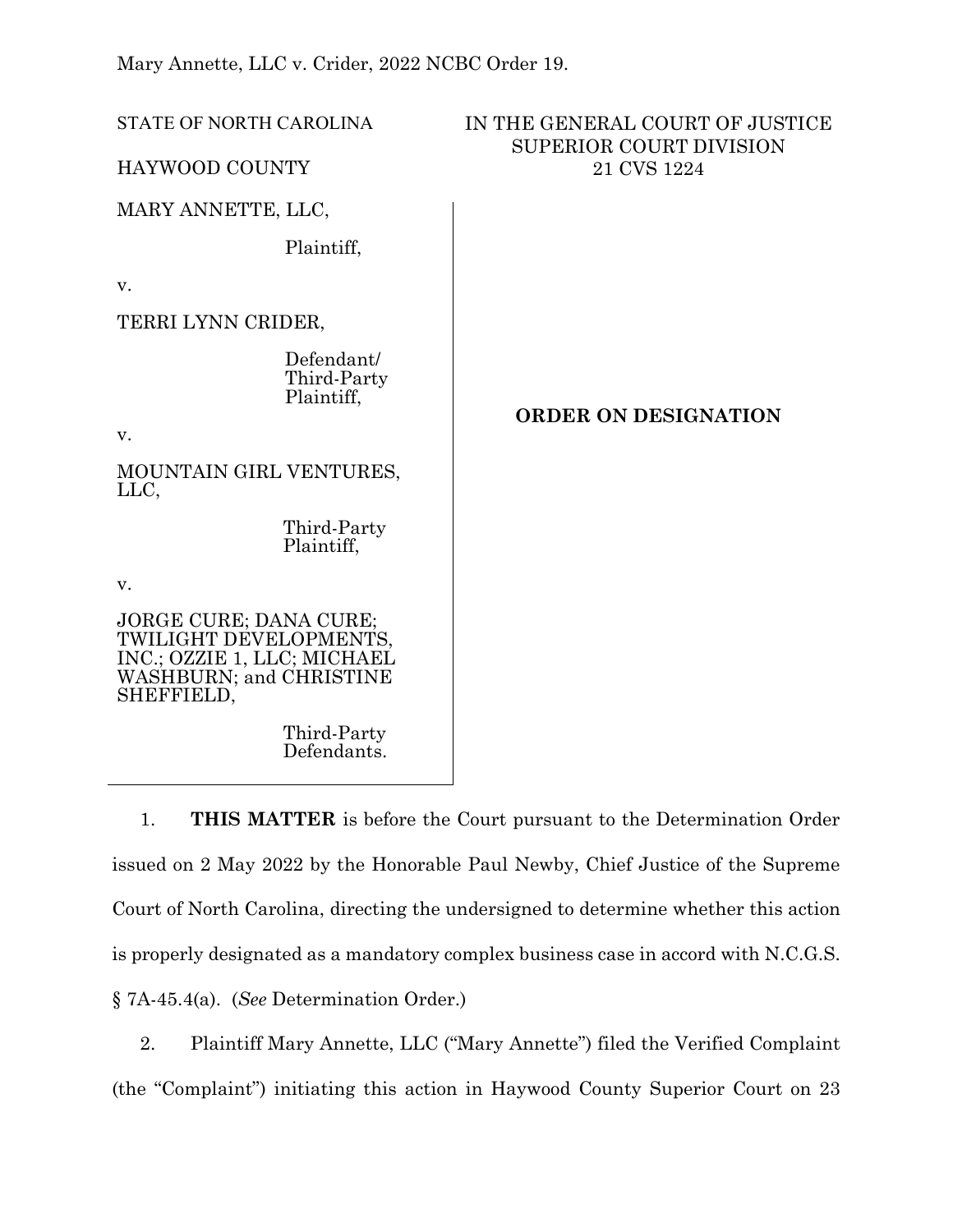November 2021, asserting claims for replevin and trover and conversion against Defendant/Third-Party Plaintiff Terri Lynn Crider ("Crider"). (*See* Verified Compl.  $\P\P$  12–18.)

3. Crider filed her Motions, Answer, Counterclaims, and Third-Party Complaint (the "Counterclaims and TPC") on 10 January 2022, in which she (i) moved to dismiss Mary Annette's Complaint pursuant to Rule 12(b)(6) of the North Carolina Rules of Civil Procedure ("Rule(s)"); (ii) moved to join Mountain Girl Ventures, LLC ("Mountain Girl") as a Third-Party Plaintiff and compel mediation; (iii) answered Mary Annette's Complaint; and (iv) asserted claims for intentional misrepresentations and fraud, obtaining property by false pretenses, breach of duty for fidelity and loyalty, breach of contract, reformation and declaratory judgment, unfair and deceptive trade practices, and damages against the Third-Party Defendants.[1](#page-1-0) (*See* Mots., Answer, Countercls., and Third-Party Compl. 1–9 [hereinafter "Countercls. and TPC"].)[2](#page-1-1)

4. On 21 April 2022, Crider and Mountain Girl filed an Amended Third-Party Complaint as to Third-Party Defendants and Motion to Amend Counterclaim and Third-Party Complaint as to Plaintiff (the "Amended TPC").[3](#page-1-2) (*See* Am. TPC.) The

<span id="page-1-0"></span><sup>&</sup>lt;sup>1</sup> It is unclear to the Court whether Crider intends to assert these claims as counterclaims, third-party claims, or both. Nevertheless, the Court need not resolve this ambiguity to determine whether designation is proper under section 7A-45.4(a) for the reasons stated below.

<span id="page-1-1"></span><sup>&</sup>lt;sup>2</sup> Citations to the page numbers of this document refer to the electronic PDF page numbers as there are no page numbers on the pages themselves.

<span id="page-1-2"></span><sup>&</sup>lt;sup>3</sup> According to the Amended TPC, this filing constitutes an amendment as of right pursuant to Rule 15(a) to the Counterclaims and TPC with respect to the Third-Party Defendants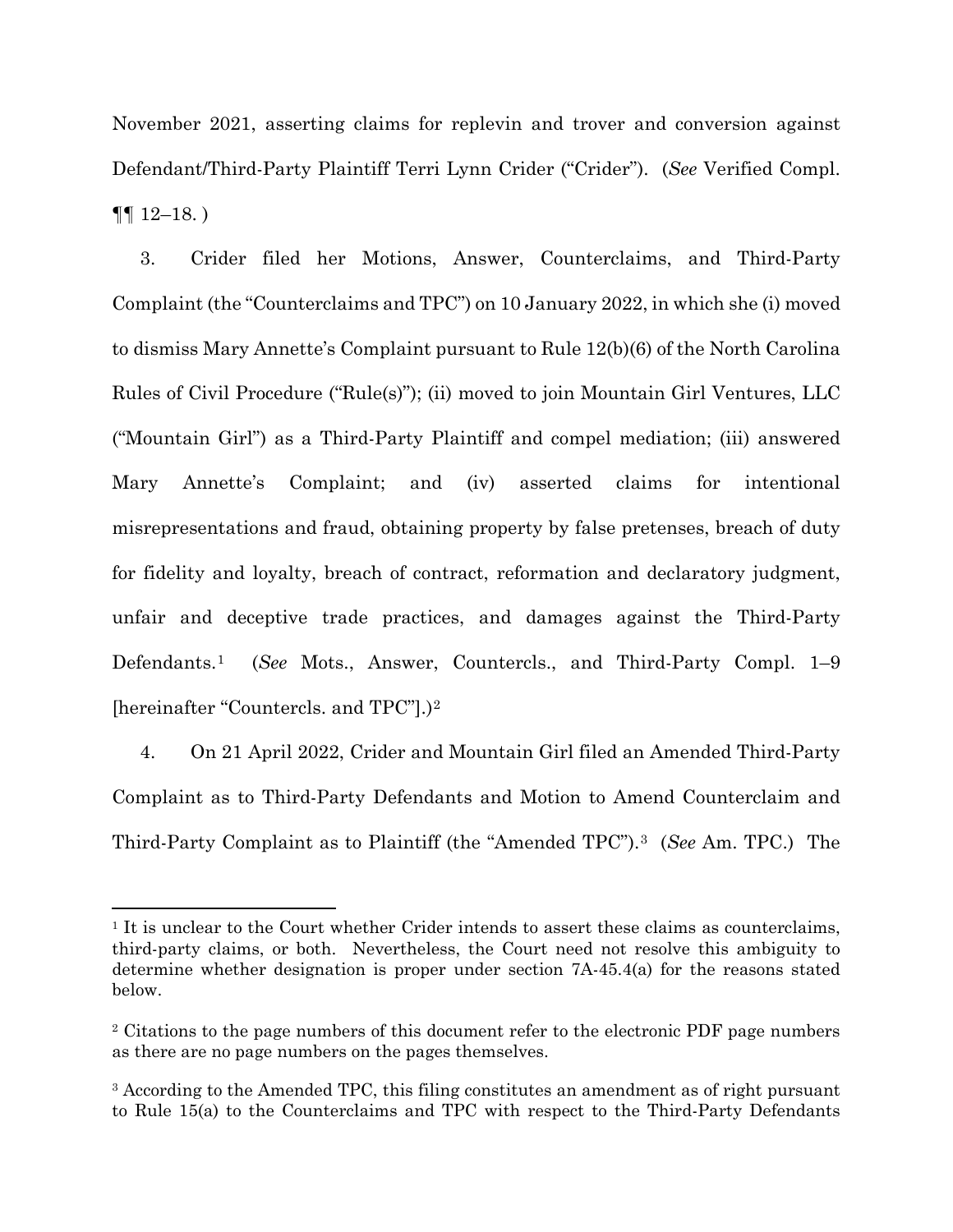next day, Crider and Mountain Girl filed a Motion for Preliminary Injunction and Appointment of Receiver (the "Motion to Appoint Receiver"). (*See* Mot. Prelim. Inj. and Appointment Receiver [hereinafter "Mot. Appoint Receiver"].) They subsequently filed the Notice of Designation (the "NOD") on 29 April 2022, contending that designation as a mandatory complex business case is proper under N.C.G.S. § 7A-45.4(a)(1), (*see* Notice Designation 1 [hereinafter "NOD"]), which permits designation if the action involves a material issue related to "[d]isputes involving the law governing corporations, except charitable and religious organizations qualified under G.S. 55A-1-40(4) on the grounds of religious purpose, partnerships, and limited liability companies, including disputes arising under Chapters 55, 55A, 55B, 57D, and 59 of the General Statutes."

5. Section 7A-45.4(c) requires that "[t]he Notice of Designation shall, in good faith and based on information reasonably available, succinctly state the basis of designation[.]" In addition, "the pleading upon which designation is based must raise a material issue that falls within one of the categories specified in section 7A-45.4." *Composite Fabrics of Am., LLC v. Edge Structural Composites, Inc.*, 2016 NCBC LEXIS 11, at \*11 (N.C. Super. Ct. Feb. 5, 2016).

because, at the time of filing, they had neither been served nor had they filed a responsive pleading. (*See* Am. TPC as to Third-Party Defs. and Mot. Am. Countercl. and TPC as to Pl. 1 [hereinafter "Am. TPC"].) The same filing also purports to be a motion to amend the Counterclaims and TPC with respect to Mary Annette, which has filed a motion to dismiss. (*See* Am. TPC 1.) The Court only addresses this filing to the extent it purports to amend the Counterclaims and TPC with respect to the Third-Party Defendants in this Order. The Court also notes that citations to the page numbers of this document refer to the electronic PDF page numbers as there are no page numbers on the pages themselves.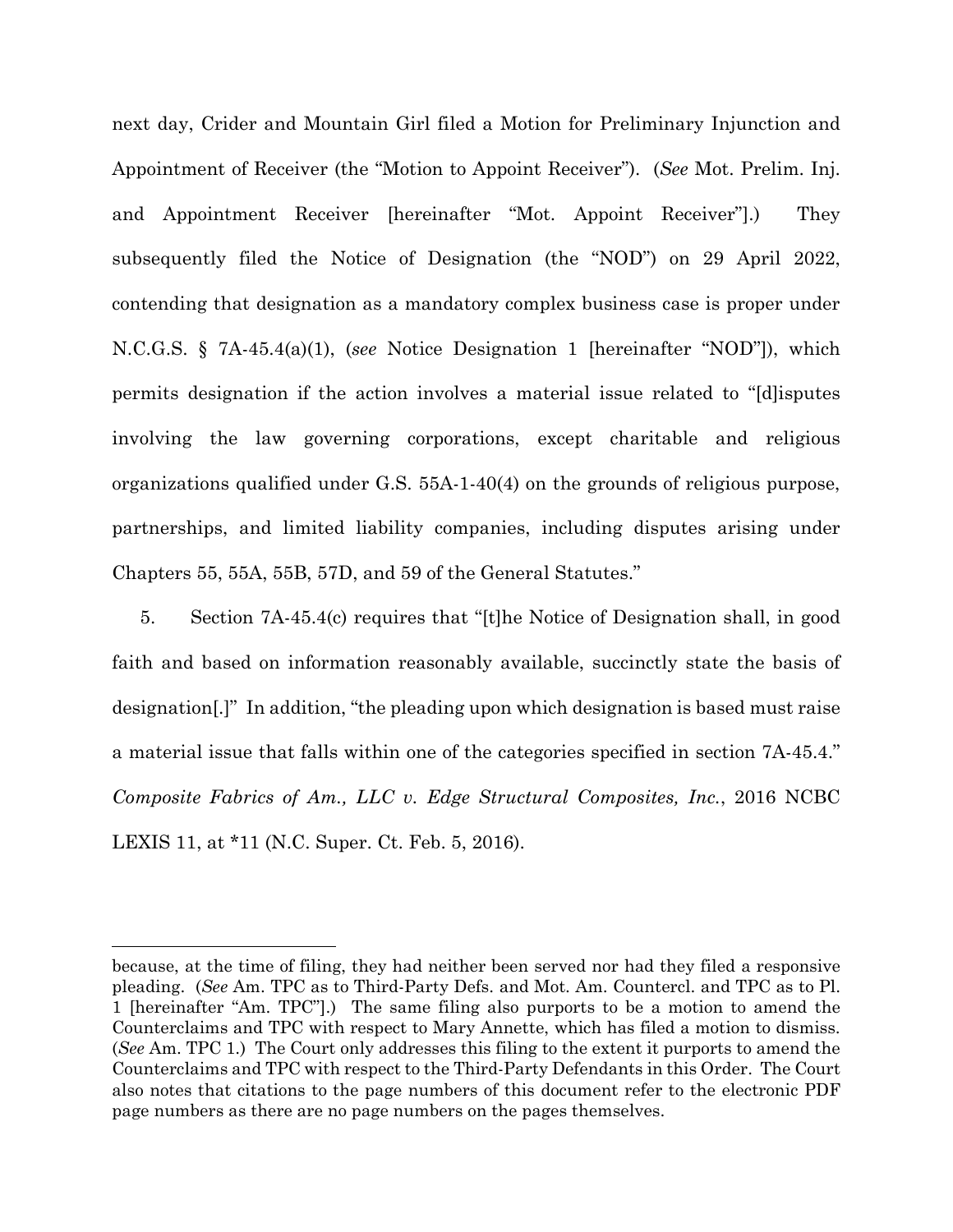6. The NOD, however, does not clearly identify the pleading upon which designation is based. As such, the Court will assess whether designation is proper based on each of the three filings referenced in the NOD in turn.

7. Designation based on the Counterclaims and TPC. The first filing referenced in the NOD is the Counterclaims and TPC. (*See* NOD 3.) Crider and Mountain Girl contend that designation under section 7A-45.4(a)(1) is proper because their counterclaims and third-party claims involve "Mary Annette, LLC's Articles of Organization and Operating Agreement[.]" (NOD 3.)

8. "N.C.G.S. § 7A-45.4(d) establishes fixed timelines for filing [a Notice of Designation] that the Court cannot alter." *Merritt v. S&S Mgmt. Grp., LLC*, 2022 NCBC LEXIS 37, at \*5 (N.C. Super. Ct. Apr. 28, 2022). Because Crider and Mountain Girl have not indicated which of the claims in the Counterclaims and TPC are counterclaims and which are third-party claims, the Court will analyze whether the NOD was timely filed based on both types of pleadings.

9. This Court has consistently held that counterclaims may serve as a basis for mandatory complex business case designation. *See Composite Fabrics of Am., LLC*, 2016 NCBC LEXIS 11, at \*8. When designation is based on a counterclaim, "the NOD must be filed contemporaneously with the counterclaim to be timely." *Merritt*, 2022 NCBC LEXIS 37, at \*2–3; *see Prod. Recovery Mgmt., Inc. v. D.D. Williamson & Co.*, 2018 NCBC LEXIS 248, at \*2 (N.C. Super. Ct. Dec. 21, 2018) ("[W]here a counterclaim is the first pleading to raise a material issue that falls within a category that qualifies for mandatory designation under section  $7A-45.4(a)$ [,] . . . the statutory time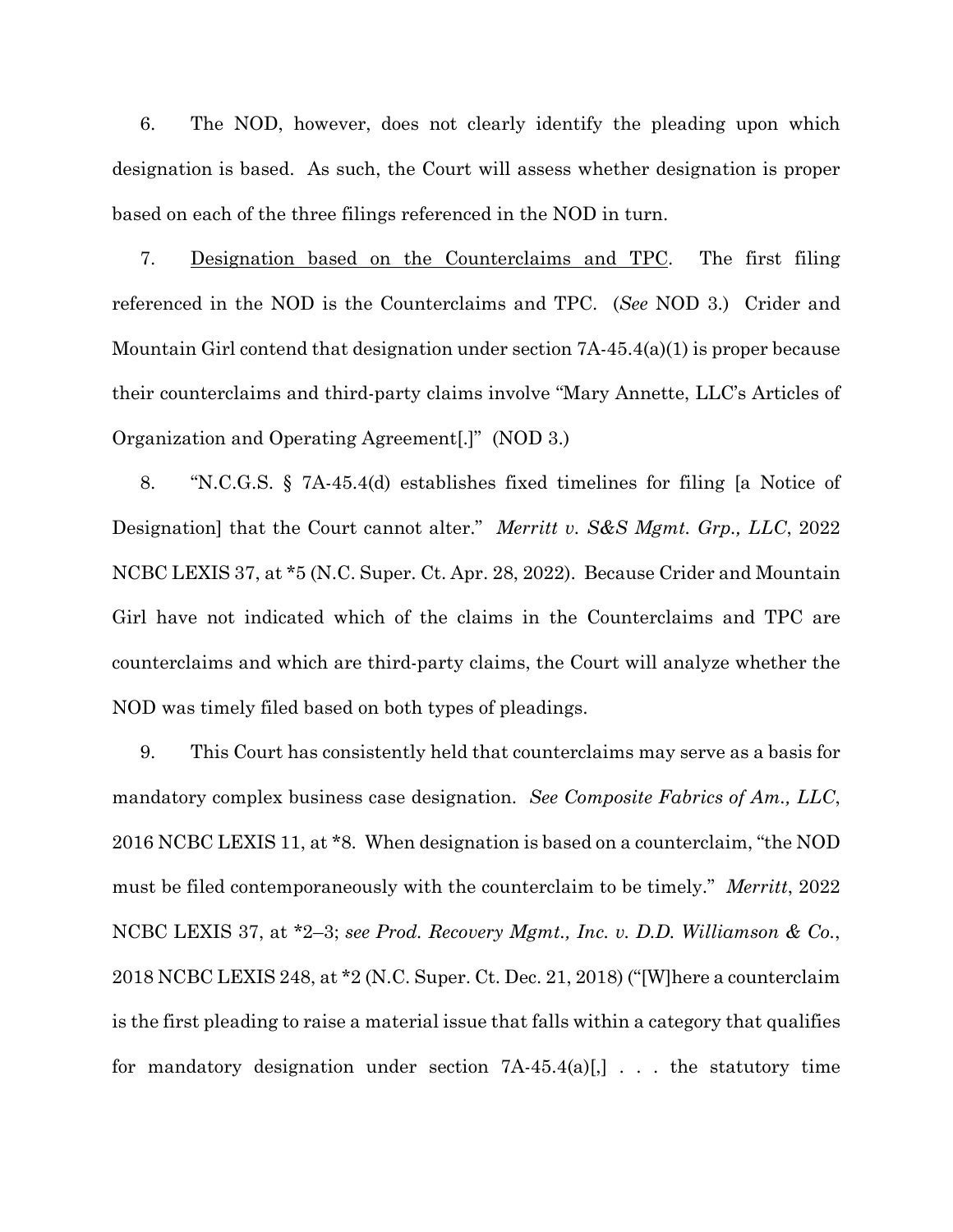requirements for seeking designation are measured by the [counterclaim]." (quoting *id.* at \*9)).

10. The deadline for filing a Notice of Designation based on a third-party complaint is identical: "The Notice of Designation shall be filed  $\dots$  [b]y  $\dots$  the thirdparty plaintiff . . . contemporaneously with the filing of the . . . third-party complaint[.]" N.C.G.S. § 7A-45.4(d)(1).

11. Here, Crider and Mountain Girl filed their Counterclaims and TPC on 10 January 2022. (*See* Countercls. and TPC 1.) Whether the claims asserted therein were intended as counterclaims or third-party claims is irrelevant, because Crider and Mountain Girl were required to file the NOD contemporaneously with either pleading for it to be considered timely under section 7A-45.4(d)(1). Because the NOD was filed over three months later, designation based on the Counterclaims and TPC is untimely.

12. Designation based on the Amended TPC. The next filing referenced in the NOD is the Amended TPC. (*See* NOD 3.) Crider and Mountain Girl contend that they "filed [the Amended TPC] on April 21, 2022 seeking a declaratory judgment as to ownership and title of company assets, to wit, real property[.]" (NOD 3.)

13. Although Rule 2.3 of the Business Court Rules ("BCR") permits designation based on an amended pleading, the amendment must raise "a *new* material issue listed in N.C.G.S. § 7A-45.4(a)" that did not appear in the previous pleading. BCR 2.3(a) (emphasis added). Furthermore, "[i]f the party that files the amended pleading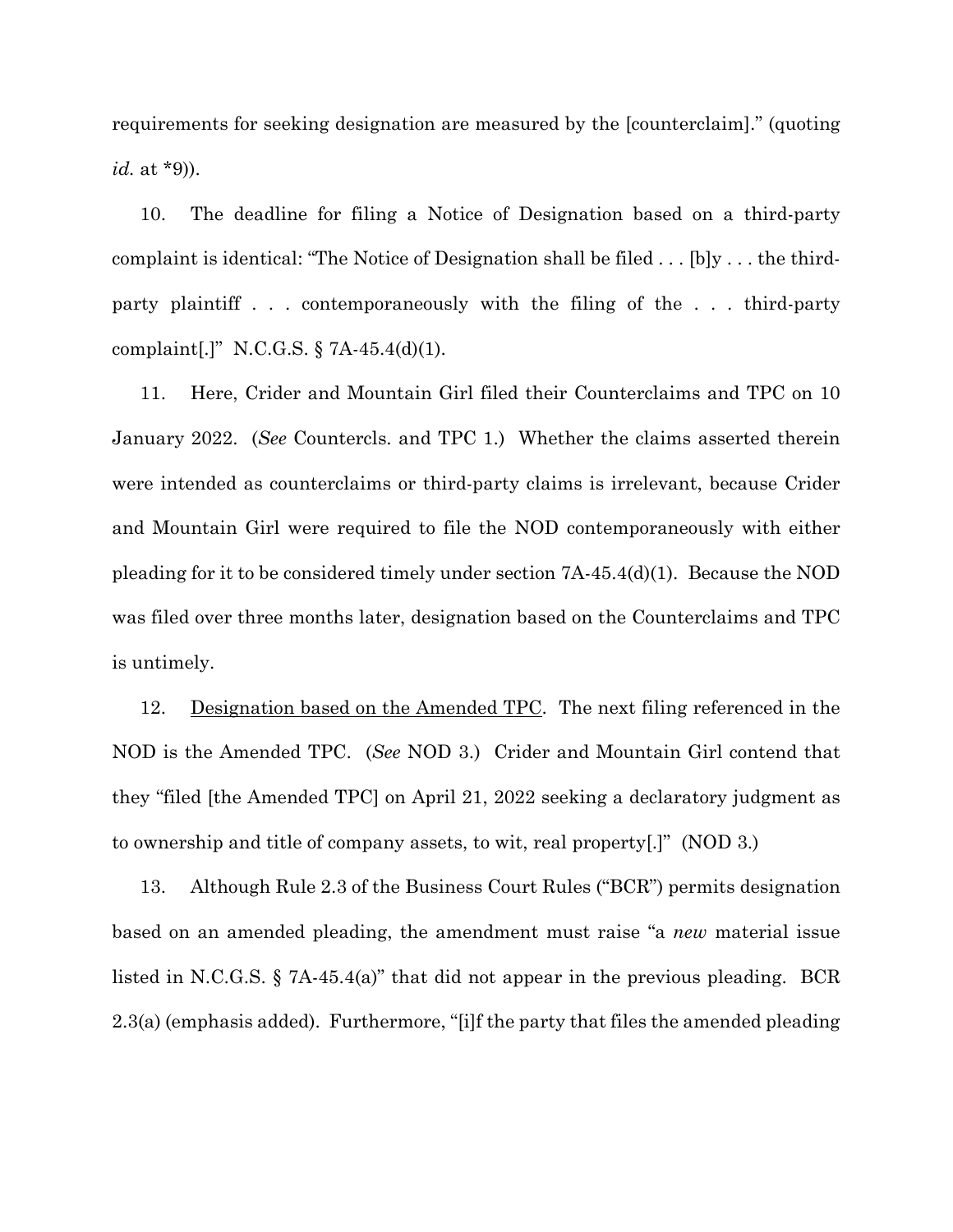seeks designation, the Notice of Designation must be made contemporaneously with the filing of the amended pleading." *Id.*

14. Designation based on the Amended TPC thus fails for two reasons. First, the Amended TPC simply incorporates the prior allegations of the Counterclaims and TPC and adds an additional claim for declaratory judgment. (*See* Am. TPC 1–2.) As a result, the Amended TPC does not include a *new* material issue listed in section 7A-45.4(a) that did not already appear in the Counterclaims and TPC. Second, the NOD was filed on 29 April 2022, (*see* NOD 1), eight days after the Amended TPC, (*see* Am. TPC 1). The NOD thus does not comply with the contemporaneous filing requirement of BCR 2.3. For these reasons, the Court concludes that designation as a mandatory complex business case based on the Amended TPC is both improper and untimely.

15. Designation based on Motion to Appoint Receiver. The last filing referenced in the NOD is the Motion to Appoint Receiver. (*See* NOD 3.) Crider and Mountain Girl contend that they "filed a motion seeking dissolution of [Mary Annette] and appointment of a receiver pursuant to N.C.G.S.  $57-D-6-02$  [sic] ..., which qualifies [Crider and Mountain Girl's] actions as a complex business case pursuant to N.C.G.S. 7A-45.4(a)." (NOD 3.)

16. Although the dissolution of an LLC and the appointment of a receiver may constitute a dispute involving the law governing LLCs under section  $7A-45.4(a)(1)$ , designation under this section must be based on a *pleading*, not a motion*. See Composite Fabrics of Am., LLC*, 2016 NCBC LEXIS 11, at \*11. Consequently, the Court may not consider any issues raised in a subsequently filed motion when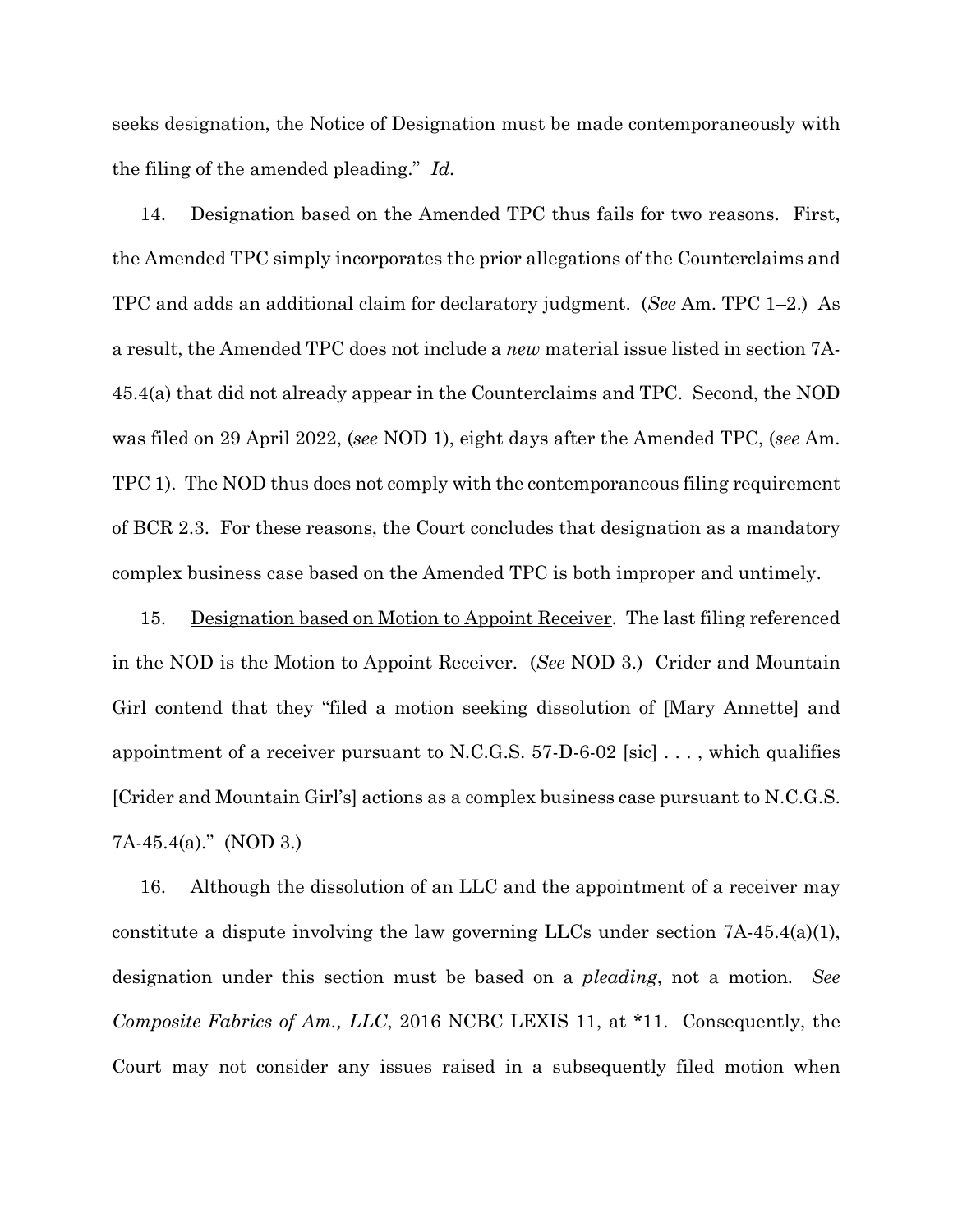determining whether designation is proper under this section. *Cf. Stout v. Alcon Ent., LLC*, 2020 NCBC LEXIS 77, at \*4 (N.C. Super. Ct. June 30, 2020) (concluding that it is improper for the Court to consider an anticipated defense for designation purposes).

17. One additional point bears mentioning. While the NOD does not seek designation under N.C.G.S. § 7A-45.4(b)(4), the Court nevertheless determines that it is appropriate to address whether this matter qualifies for "mandatory mandatory" designation under this section.

18. Section 7A-45.4(b)(4) was recently enacted as part of the North Carolina Commercial Receivership Act (the "Act") and provides that the following actions "shall" be designated as mandatory complex business cases:

An action in which a general receiver is sought to be appointed pursuant to G.S. 1-507.24 for a debtor that is not an individual business debtor as defined in G.S. 1-507.20 and has assets having a fair market value of not less than five million dollars (\$5,000,000), if the party making the designation is either (i) the debtor or (ii) one or more creditors or creditors' duly authorized representatives that assert a claim or claims against the debtor exceeding, in the aggregate, twenty-five thousand dollars (\$25,000) that in each case is not contingent as to liability and is not the subject of a bona fide dispute as to liability or amount. Any creditor or creditor's duly authorized representative that is not a party to the action may join in the notice of designation with the same effect as if such joining creditor or creditor's representative were a party.

19. The Court notes that none of the pleadings allege that Mary Annette has assets with a fair market value of at least \$5,000,000. (*See* Compl. Prayer for Relief ¶ 2 (seeking "compensatory, consequential, direct, and special damages in an amount to be proven at the time of trial"); Countercls. and TPC 9 (seeking "a sum in excess of \$25,000.00 compensatory damages, punitive damages, and reasonable attorney's fees"); Am. TPC 1 (incorporating allegations of the Counterclaims and TPC); *see also*